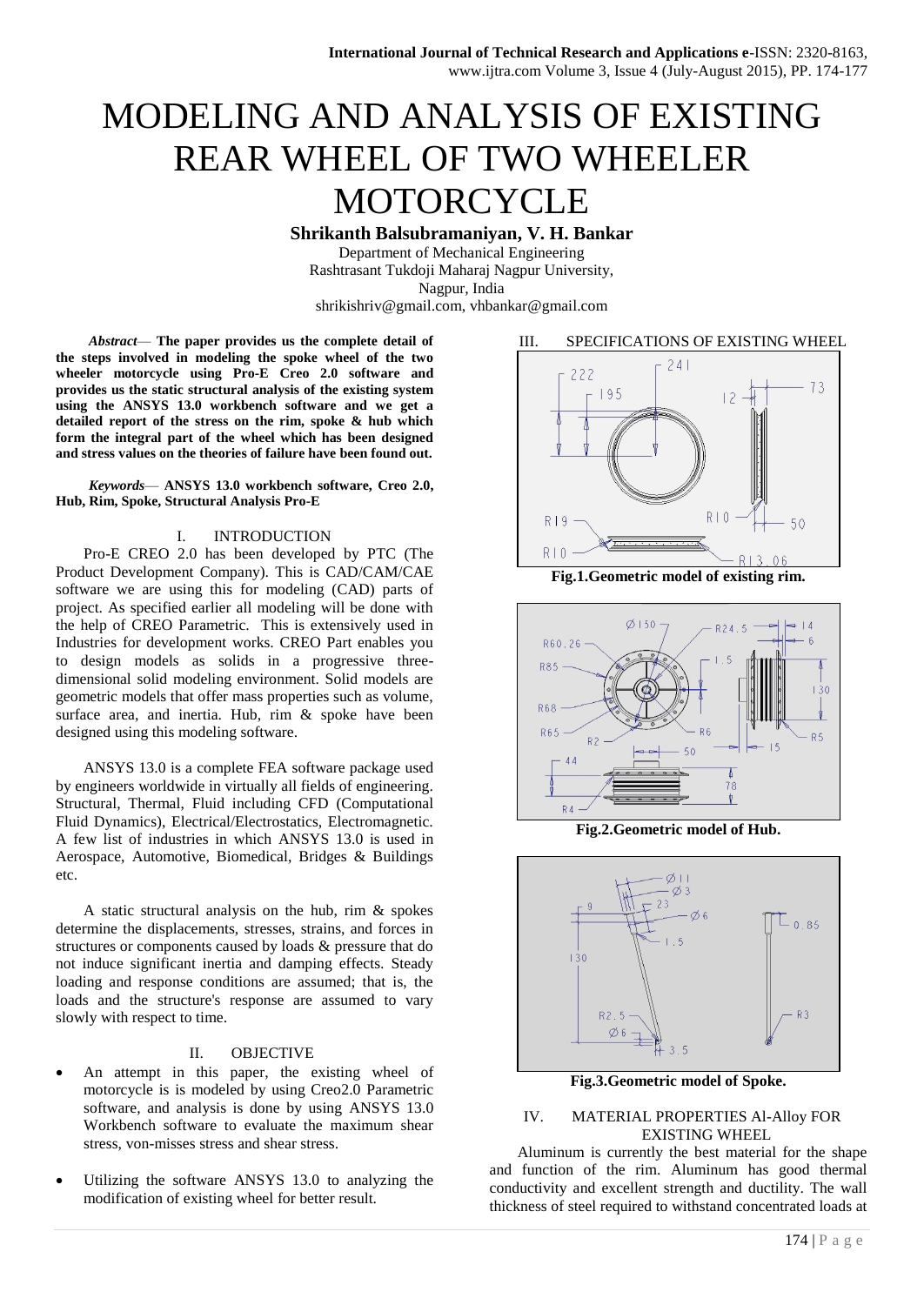the spoke holes makes steel rims considerably heavier than aluminum rims. A steel rim of the same Rims have been made of wood, steel, aluminum and nonmetallic composite materials bending strength and weight as aluminum would have such thin walls that it could not support the forces at the spoke nipples.

The light weight of aluminum permits thick walls to support the spokes and absorb road shocks without denting. Its toughness enables aluminum to bend in a crash without breaking and exposing dangerous edges. Also, brakes work better on wet aluminum rims than on wet steel ones. Although these features make aluminum an excellent material for rims, steel will remain popular for inexpensive wheels due to its lower cost.

| ш |
|---|
|---|

| <b>Material Properties</b> | <b>Value</b>            | Unit     |
|----------------------------|-------------------------|----------|
| Density                    | 2770                    | $Kg/m^3$ |
| Young's Modulus            | $7.1 \times 10^{10}$    | Pa       |
| Poisson's ratio            | 0.33                    |          |
| <b>Bulk Modulus</b>        | 6.9608 x $10^{10}$      | Pa       |
| <b>Shear Modulus</b>       | $2.6692 \times 10^{10}$ | Pa       |
| Tensile Yield Strength     | $2.8 \times 10^8$       | Pa       |
| Compressive Yield Strength | $2.8 \times 10^{8}$     | Pa       |
| Tensile Ultimate Strength  | $3.1 \times 10^{8}$     | Pa       |

# V. MODELING OF EXISTING WHEEL USING CREO 2.0

Creo2.0 Parametric is the standard in 3D CAD, featuring state of the art productivity tools that promote best practices in design while simultaneously ensuring compliance with industrial and company standards. This 3D CAD software is powerful, easy to use, flexible and also fully scalable. It features the industry's broadest range of 3D solid modeling and design capabilities for creating high quality designs in minimum time.





**Fig. 5. CAD model image of Rim.**



#### VI. ANALYSIS OF EXISTING WHEEL *A. Introduction to Finite Element Analysis*

The basis of FEA relies on the decomposition of the domain into a finite number of sub-domains (elements) for which the systematic approximate solution is constructed by applying the variation or weighted residual methods. In effect, FEA reduces problem to that of a finite number of unknowns by dividing the domain into elements and by expressing the unknown field variable in terms of the assumed approximating functions within each element. These functions (also called interpolation functions) are defined in terms of the values of the field variables at specific points, referred to as nodes. The finite element method is a numerical procedure that can be used to obtain solutions to a large class of engineering problems involving stress analysis, heat transfer, electro-magnetism, and fluid flow.

# *B. Introduction to ANSYS 13.0 software*

ANSYS 13.0 is general-purpose Finite Element Analysis (FEA) software package. The ANSYS 13.0 computer program is a large-scale multipurpose finite element program. It is used for solving several engineering analyses. The analysis capabilities of ANSYS 13.0 include the ability to solve static and dynamic structural analyses, steady-state and transient heat transfer problems, mode frequency and buckling Eigen value problems, static or time varying magnetic analyses and various types of field and couple field application. Finite Element Analysis is a numerical method of deconstructing a complex system into very small pieces (of user designed size) called elements. The software implements equations that govern the behavior of these elements and solves them all; creating a comprehensive explanation of how the system acts as a whole. The ANSYS 13.0 Workbench environment is an intuitive up-front finite element analysis tool that is used in conjunction with CAD systems and/or Design Model. ANSYS 13.0 Workbench is a software environment for performing structural, thermal, and electromagnetic analyses. The Workbench focuses on attaching existing geometry, setting up the finite element model, solving, and reviewing results. After geometric modeling of the conveyor belt system with given specifications it is subjected to analysis. The Analysis involves the following discretization called meshing, boundary conditions and loading.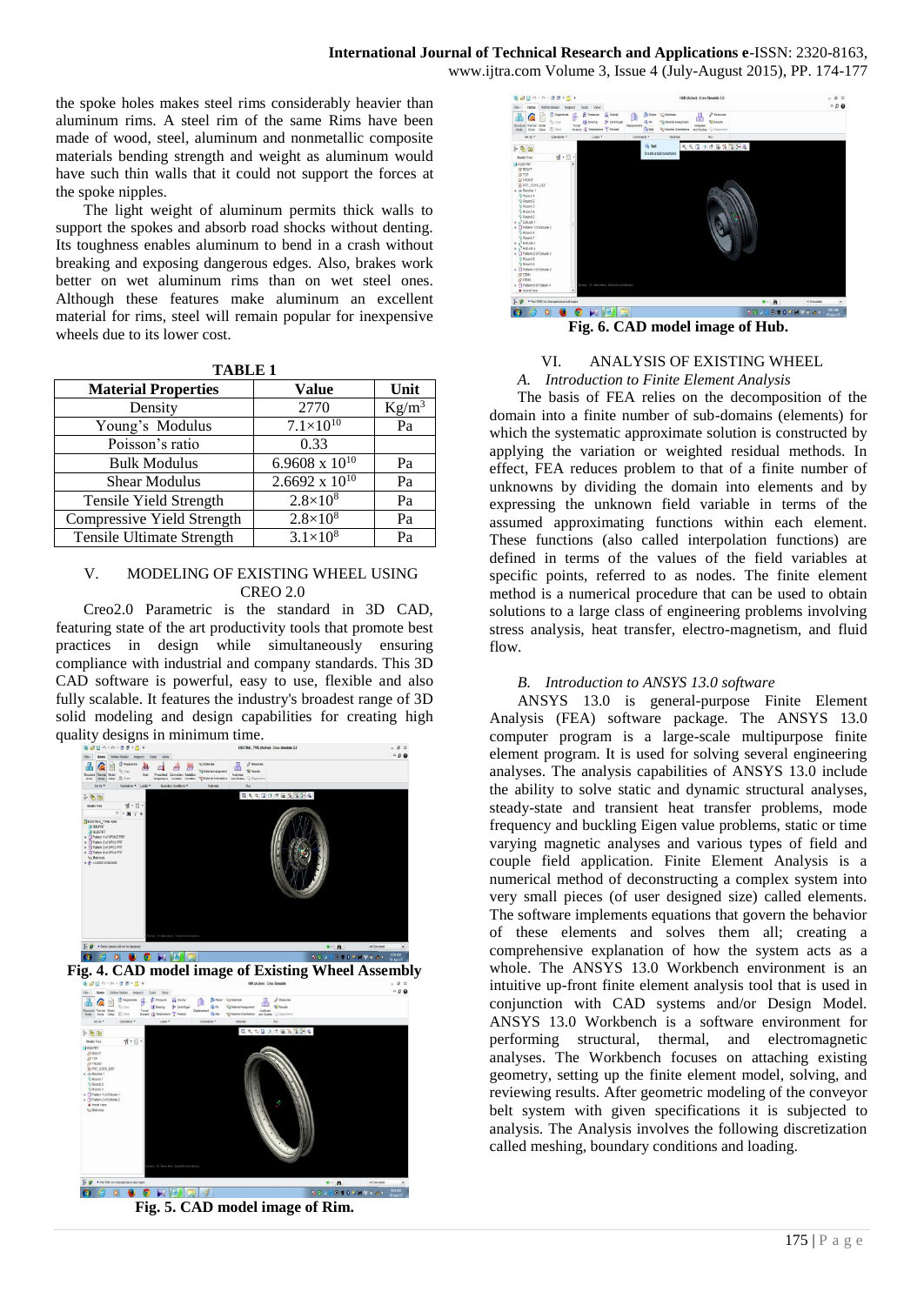



**Fig. 7. Geometry model of Existing wheel.** *B. Meshing* Mesh Statics: Type of Element : Tetrahedrons Number of nodes : 155429 Number of Elements: 81480



**Fig. 8. Meshed model of Existing wheel.**





**Fig. 10. Pressure**

Pressure (Ramped) 0.27579MPa is applied on the top of the rim surface. The load is Uniformly Distributed Load.



**Fig. 11. Equivalent (Von- Mises) Stress**

The maximum equivalent stress induced is 42.503MPa and minimum equivalent stress induced is  $3.6536 \times 10^{-10}$  MPa



**Fig. 12. Maximum Shear Stress**

The maximum shear stress induced is 24.539MPa and minimum shear stress induced is 1.9788 x 10<sup>-10</sup>MPa.



**Fig. 13. Shear Stress** The shear stress induced is 16.986 MPa and minimum shear stress induced is -15.455MPa

# VIII. CONCLUSION

CAD model of the existing wheel is generated in Creo Parametric and this model is imported to ANSYS 13.0 for processing work. An amount of Pressure applied is 0.27579MPa is applied along the circumference of wheel rim and center of hub is fixed.

Following are the conclusions from the results obtained: